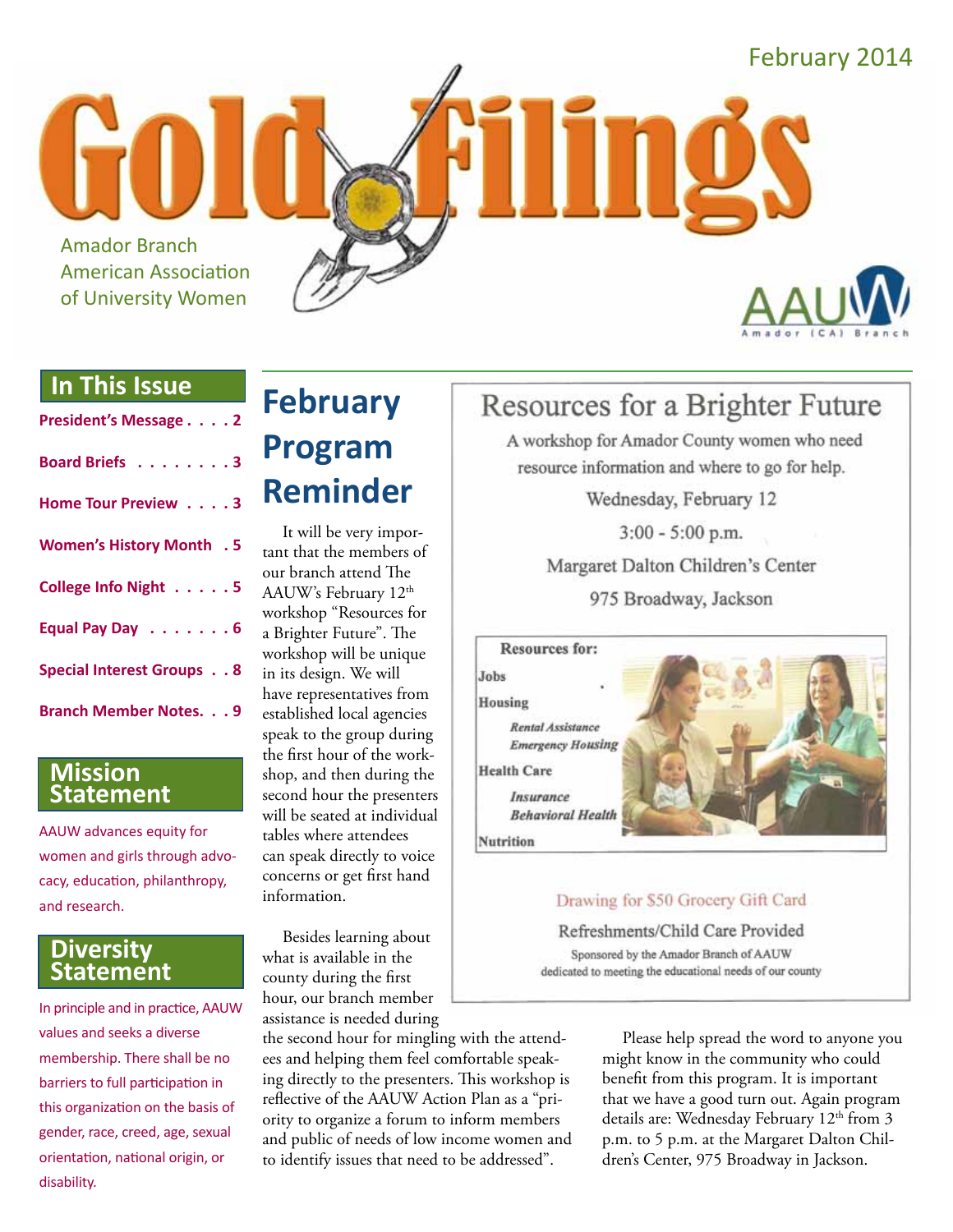

**AAUW Priority:** AAUW promotes the economic, social, and physical well-being of all persons.

**Quote of the Month:** "We already know the cure to poverty . . . it's quite simply the empowerment of women." *Christopher Hitchens*

I want to begin by letting you all know how proud and honored I am to be a part of an organization of such amazing and talented women. I echo our national president, Patricia Fae Ho, in my appreciation "for the sheer volume of the important work that goes on in our branches and states". To learn more about the volume of work, go to the websites of National (www.aauw. org), California (aauw-ca.org), and AAUW-Amador (aauwamador.org) and/or read the current AAUW Mission and Action newsletter.

Our January program featuring local historian/author, Carolyn Fregulia, was a resounding success. Sixty-three people attended. I especially enjoyed the Gold Rush history, which connected me to my own paternal and maternal California roots. Congratulations and kudos to Judy Regnier, Bev York, Jackie Martinez, Carol Smallfield and their team of helpers for organizing an excellent presentation.

I really enjoyed attending the January Libations and Conversations at the Hotel Sutter this past week. I encourage everyone to attend one of these stimulating and entertaining gatherings. Susan Staggs, Suzanne Nicholson, Bonnie Krupp, and Lani Chapman are doing a wonderful job! Bravo!

The February program is going to be an amazing presentation/workshop intended to help and educate Amador County women on resources to improve their lives. Included are resources for jobs, housing, health care and insurance, as well as nutrition. "Resources for a Brighter Future" will take place on February 12, 3-5 p.m. at the Margaret Dalton Children's Center, 975 Broadway, Jackson. Be sure to attend to support Amador County women.

Coming in March is our annual Women's History Month Essay Contest. The award presentations will be Friday, March 14 at 5:30 p.m. at the Sutter Creek Community Center. Be sure to attend to honor these bright junior high school students.

Claire Wait and her hardworking committee are progressing toward a successful Home Tour on April 12. Please plan to do your part to make it so. If you haven't signed up to help, please contact Aieleen Parker, *aieleen@juno.com*, or Nancy Schuster,

*nancys@volcano.net* (Hostess Co-chairs), or Claire Wait, *clairesc@ sbcglobal.net*, (Home Tour Chair) right away. Serving on the day of Home Tour in some capacity is an expectation of membership in our branch. Be sure to check out the stunning quilt ready for the opportunity drawing. Tickets are now on sale and packets are available for members to sell. The quilt is also available for display at any of your meetings with other groups. Please contact Sue Harrington, susanlh@volcano.net. Be sure to save the date for the Home Tour in Sutter Creek: April 12, 2014.

May brings our ice cream social to honor our scholarship recipients. Gretchen Carlson (Tech Trek), Suzanne Nicholson (Community College), Kathy Guletz (Upper Division/Graduate/Re-Entry) and their committees are gearing up for the selection process.

In June we will have our annual meeting and election of officers. Our Nominating Committee Chair, Sandy Campbell, and her able assistant, Lynne Brumit, are looking for a few good women to serve our branch, either as an officer or appointed board member. All of you remarkable and brilliant women could contribute positively to the running of our branch. Empower yourself, and you'll empower us all. New folks and new ideas are just what we need!

A correction is needed for last month's quote; I attributed it to Oprah Winfrey, but she was quoting Hal Borland. The first sentence is his and the second is hers. Thanks to astute Sarah Hart for pointing this out to me.

April 8 is Equal Pay Day, and you can do your part to unstick the wage gap (still at 23 cents!). Check out the information in this newsletter.

Stay healthy, conserve water, and be active. Thanks for empowering yourself and others, for being life-long learners, and of course, for being BRILLIANT!

*--NJS*

#### **March Newsletter Deadline**

The deadline for submitting articles and information for the March issue of Gold Filings is February 21th. Please submit material as soon as you can. Thank you.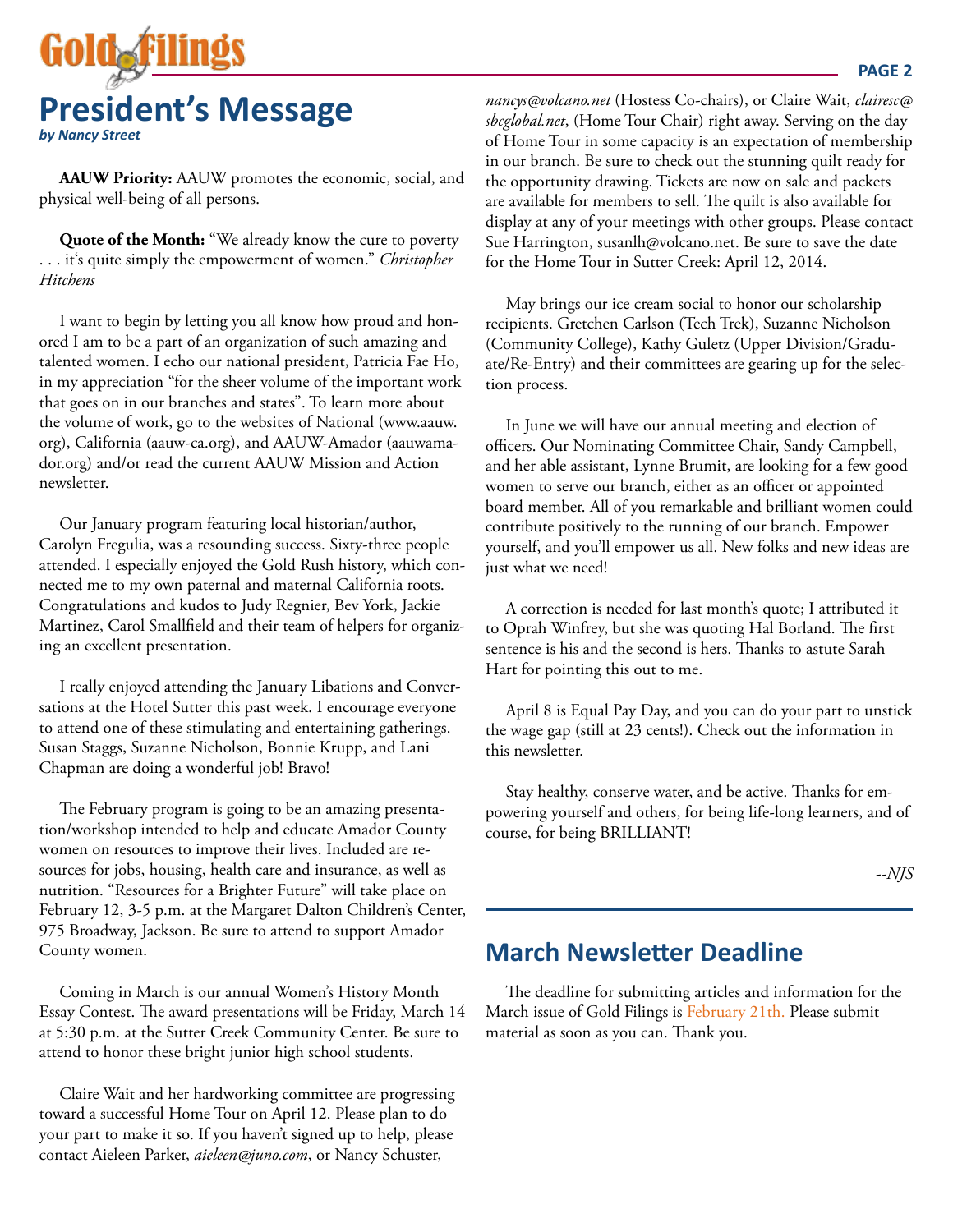

## **Coming Soon: Home Tour 2014**

**Home Tour 2014 is on<br>the way! Your Home<br>Tour committee is<br>working hard to prepare for** the way! Your Home Tour committee is working hard to prepare for April 12 in Sutter Creek. Our very own Sandi Baracco will open her 100-year old home for ticket holders. The Sutter Creek Inn; a vacation rental owned by Angel and John LeSage; a beautiful white Victorian on Main Street; and a gorgeous Craftsman with modern amenities will also be on tour. The tea will be on the grounds of a large Victorian that was moved from Azusa, California, and lovingly reconstructed and restored.

**PAGE 3**

We want to raise a large amount of money to fund our community college, college, and re-entry scholarships plus

send several girls to Tech-Trek. Please join us for fun, frolic and money-raising.

We also have many AAUW husbands giving much-needed help. Dave Nicholson is creating the poster and Jim Powell is designing the brochure interior. Jerry Trottier is organizing the wine tasting servers, and Tom Martinez will be helping with traffic control at the tea location. All members are helping in all the myriad, necessary and vital parts to make the tour a success. Tickets go on sale in March.

Don't forget to peruse your cookie recipes and bake five dozen cookies for the tea. The variety of cookies and charming surroundings make the tea a popular plus for ticket holders.

I look forward to seeing all Amador AAUW members on

Saturday, April 12, from 11 a.m. to  $4$  p.m.

*Claire Waite, Home Tour Chair*

#### **Preview: Home Tour in Sutter Creek**

#### **Baracco Home**

Many AAUW events have been held in this lovely home and now the owners, Sandi and Bruce Baracco, are sharing the story of their home on the Home Tour. Originally built for the Lucot and Manassero families, this Craftsman home was completed in 1913. Located two blocks from the family grocery store on Main Street, this bungalow was extensively re-constructed and restored by Sandi and Bruce, owners since 1976. Design plans were developed by Sandi, an architect, who likes to describe progress on the house as "38 years into a 100-year plan." This is the second home to be built on what is a double-wide lot which backs up to the creek.

(continued on page 4)

AAUW Board Briefs January 16, 2014

- The minutes for November 21, 2013 were approved.
- Treasurer Michele Powell, presented the budget reports for November 2013 and December 2013.
- Program VP Co-Chair, Judy Regnier, reported on the successful January program featuring local author/historian Carolyn Fregulia. Sixty-three people attended.
- Norma King, Judy Lerner-Liston, and Myrna Kay Robison outlined the February program, "Resources for a Brighter Future,"a workshop for Amador county women who need resource information and where to go for help. A \$50.00 grocery gift card drawing will take place and childcare will be provided. Flyers were distributed to board members.
- The March program is the annual Women's History Month Essay Contest and Awards Presentation at the Sutter Creek Community Center on March 14, 2014, 5:30-6:30 pm.
- Claire Wait reported on Home Tour organizational progress.
- **Board Briefs** Nominating Committeee Chair Sandy Campbell and her committee are recruiting candidates for branch officers and appointed positions for 2014-15.
	- Board minutes will not be posted online. Board Briefs for the newsletter will be the responsibility of the President Elect, if there is one; otherwise it will continue to be done by the President.
	- Names of persons sent cards by the Sunshine Committee will be published in the Gold Filings.
	- Action Plan: the board decided to retain current meeting format and procedures.

## **February Board Meeting**

The next Board meeting will be held on February 20. We always meet at 1 p.m. at the home of Margie Guletz. All branch members are welcome.

Board meetings are held on the third Thursday of each month except for June, July and December when the Board takes a break.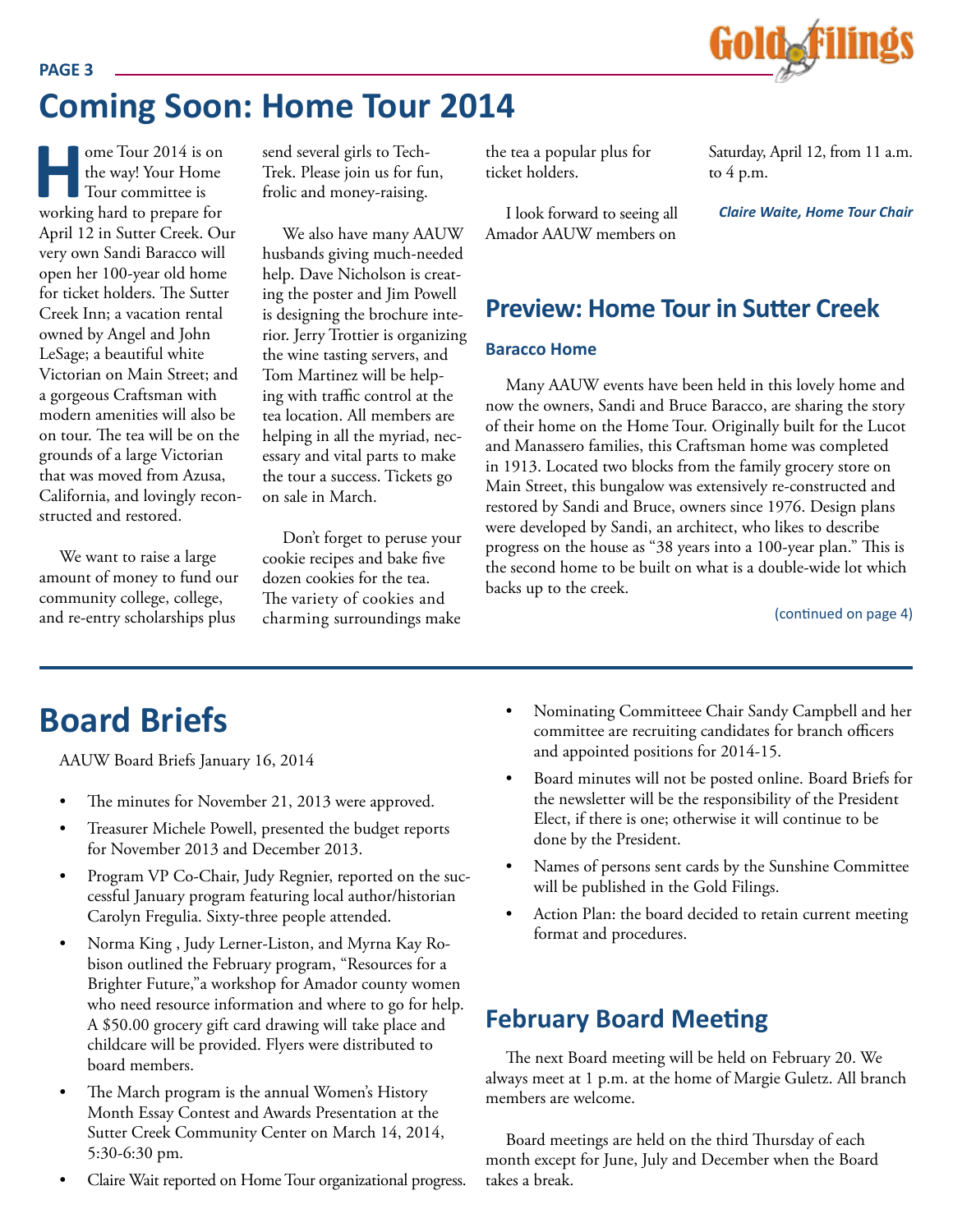

#### (continued from page 3)

There are many Craftsman-related details, both original and reconstructed, throughout the house. The front porch, living room, dining room, and master bedroom are all original; including drapes, oak floor, fireplace, cabinetry, and wainscoting. Wood frame sliding glass doors, which were originally between the living room and dining room, have been relocated to open up the sunporch. Sandi's father crafted the new pillars to replace the sliding glass doors, matching the smaller originals on the dining room china cabinet forming a typical craftsman detail. The bed and dresser set in the master bedroom were inherited from Bruce's paternal grandmother. A number of quilts throughout the home are the work of Bruce's maternal grandmother.

The rear one-third of the house was demolished and rebuilt in 1998. The family room, kitchen, sewing room, and utility room are within this portion of the house. Oak floors with cherry accent strips match the original. Wainscoting from the old kitchen was recycled and used throughout. New quarter-sawn oak

and granite are featured as well. A new staircase (where a breakfast nook existed previously) leads to an expanded second floor with two bedrooms and a full bath. The original clawfoot tub is here, having been relocated from the downstairs bath.

A large deck was built off of the family room and has become the hub for outdoor entertaining. The yard has been completely re-done, and provides a variety of outdoor spaces on the east and south sides of the house. Exiting the home via the deck and stairs leads to the large wisteria covered arbor and water feature. The side yard is landscaped with

areas for plantings and entertaining. (The AAUW scholarship awards ceremony will be held here in the Spring.) A wine tasting will be held on the southwest corner of the yard, next to the vegetable garden. Enjoy walking through the backyard and along the creek to the wine tasting event.

#### **Trudgen Home**

The 42nd annual Home Tour will visit one of the oldest and most prominent "Jewels of the Mother Lode" at the corner of Nickerson and Main Street. This home was built in the early 1860's in the Greek Revival style with a wide wrap-around porch and gable roof. Although added onto many times by subsequent owners, the home appears from the front as it did originally when built by C. Columbus Belding in 1862.

As in the case of all the previous owners, changes have been made to suit the owner's needs. Upon entering the front of the home, changes made by the current owner, Robert Trudgen, are revealed. The front parlor and living room have been combined to create a large entertainment room that includes a Billiard table and wide screen TV. The French doors that had previously divided the parlor and living room now are used between the living room and dining room. These changes have not affected the historic charm of this home. The windows in the dining room are original as evidenced by the wavy pattern in the glass. Above the owner's Mission style dining table is the original dining room light.

The downstairs guest bedroom complete with its own bathroom is across the hallway from the dining room. Features to look for in this charming room are antique furniture and a watercolor painting of Sutter Creek. The staircase to the cellar is also off the hallway. The cellar reveals part of the rock foun-

## **Cookies, Please!**

- The Sutter Creek Home Tour 2014 is on April 12, 2014.
- All AAUW members are expected to make 5 dozen cookies.
- Cookies are to be delivered the day before the Home Tour to locations to be announced.

dation of the home and provides a perfect temperature for aging wine. The homeowner, Robert Trudgen, returned to Sutter Creek where he grew up when he purchased this home two years ago. Photographs of the Trudgen family and historic Sutter Creek are displayed on the stairway and walls of the cellar.

Upstairs is a hallway bath, guest bedroom, master bedroom/bath and a smaller room now used as an office. Prior owners, Bill and Sue Hepworth, made significant remodeling improvements throughout the home. Up-

stairs these improvements include adding a deck off the master bedroom with a spiral staircase to the patio and remodeling the hallway bathroom with white tiles and walls marked with red accents and brass fixtures.

The most notable remodel made during the Hepworth era is in the kitchen. Now this fabulous kitchen has granite counters, Wolf Stove, Sub-Zero Refrigerator, two drawer dishwashers, stunning reclaimed Heart Pine wood floors that flow into the dining room, stairs and upstairs hallway. The large kitchen includes a dining area, bar counter and living area with easy access to the back patio and garage. The AAUW Art Show will be on the patio and seen upon exiting the home.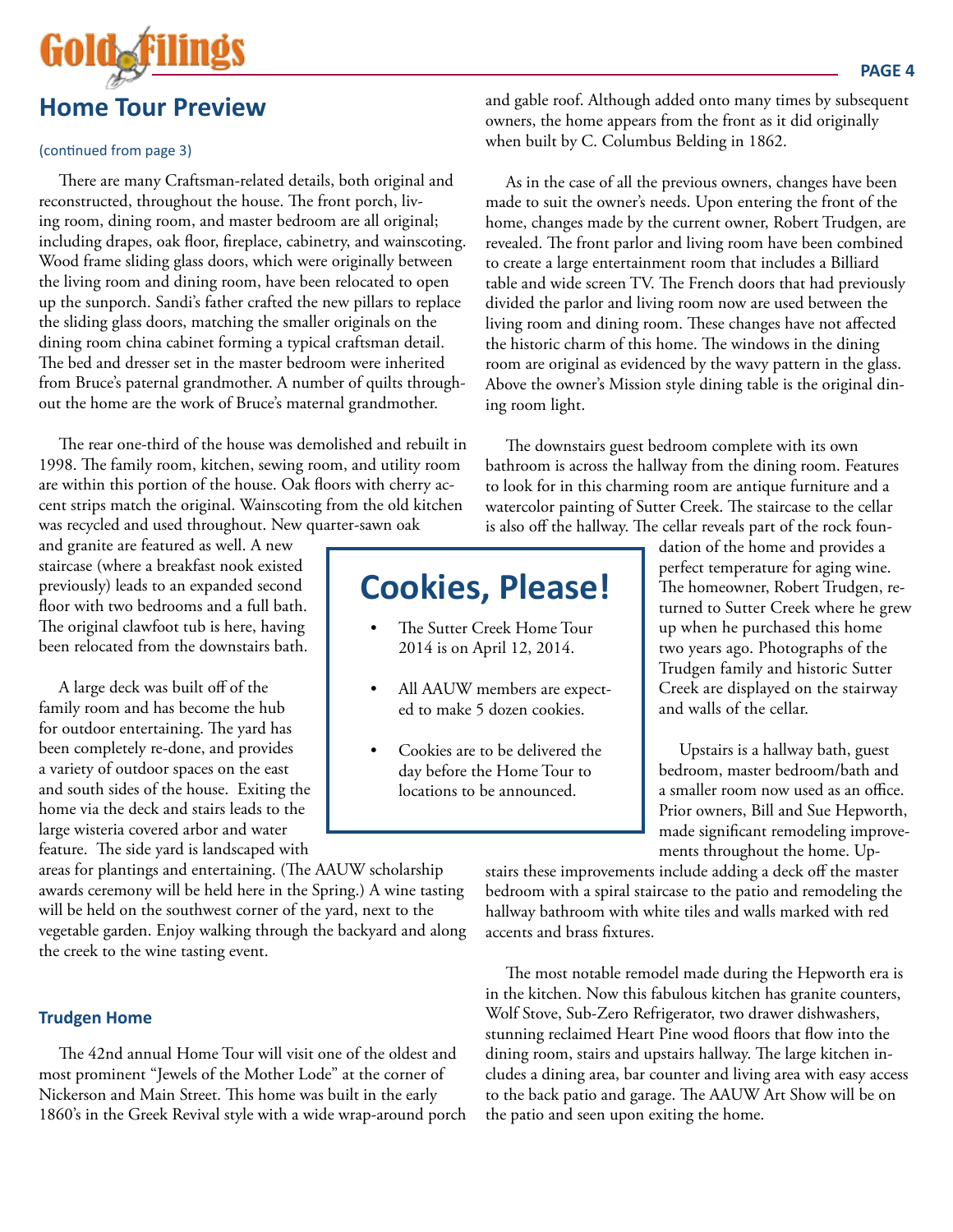#### **PAGE 5**

## **March is Women's History Month**

The American Association of University Women (AAUW), Amador Branch will celebrate Women's History Month on Wednesday, March 14, 2013, 5:30 – 6:30 p.m. at the Sutter Creek Community Center. Students from Ione and Jackson Junior High Schools have been invited to write a short essay about "A Women I Admire." The top essayists, from each school, will be showcased at this Women's History Month event. Refreshments will be served. The public is welcome at no cost. Please join in the celebration. Contact Heidi O'Hara 257-5526 should you have questions.

If you know a Junior High student encourage her or him to write an essay and vie for top honors and cash awards.





## **COLLEGE INFORMATION NIGHT**

**Thursday February 6th at 6:30 p.m.**

**Do you want to go to college? Are you unable to afford the cost of moving to a college town or paying for gas commuting to the valley for classes? Can't get the classes you need?**

### *Amador Community College Foundation (ACCF)*

In partnership with

## *Coastline Community College (CCC)*

Is offering an

#### **Online Distance Education Program**

- $\checkmark$  Complete an AA/AS degree and Certificate Programs
- Complete a transfer program to CSU/UC
- One-on-One Assistance, Tutoring, Computers, and Internet Access

#### **Interested? Want more information?**

Distance Education Program Information Night **Thursday February 6th, 6:30 p.m.** Human Health and Service (HHS) Building, Suite 700 South End of HHS Building 10877 Conductor Blvd., Sutter Creek, CA 95685

**For questions or more information contact: Janice Davis, Counselor, Argonaut High School 209-257-7752 or jdavis@amadorcoe.k12.ca.us**

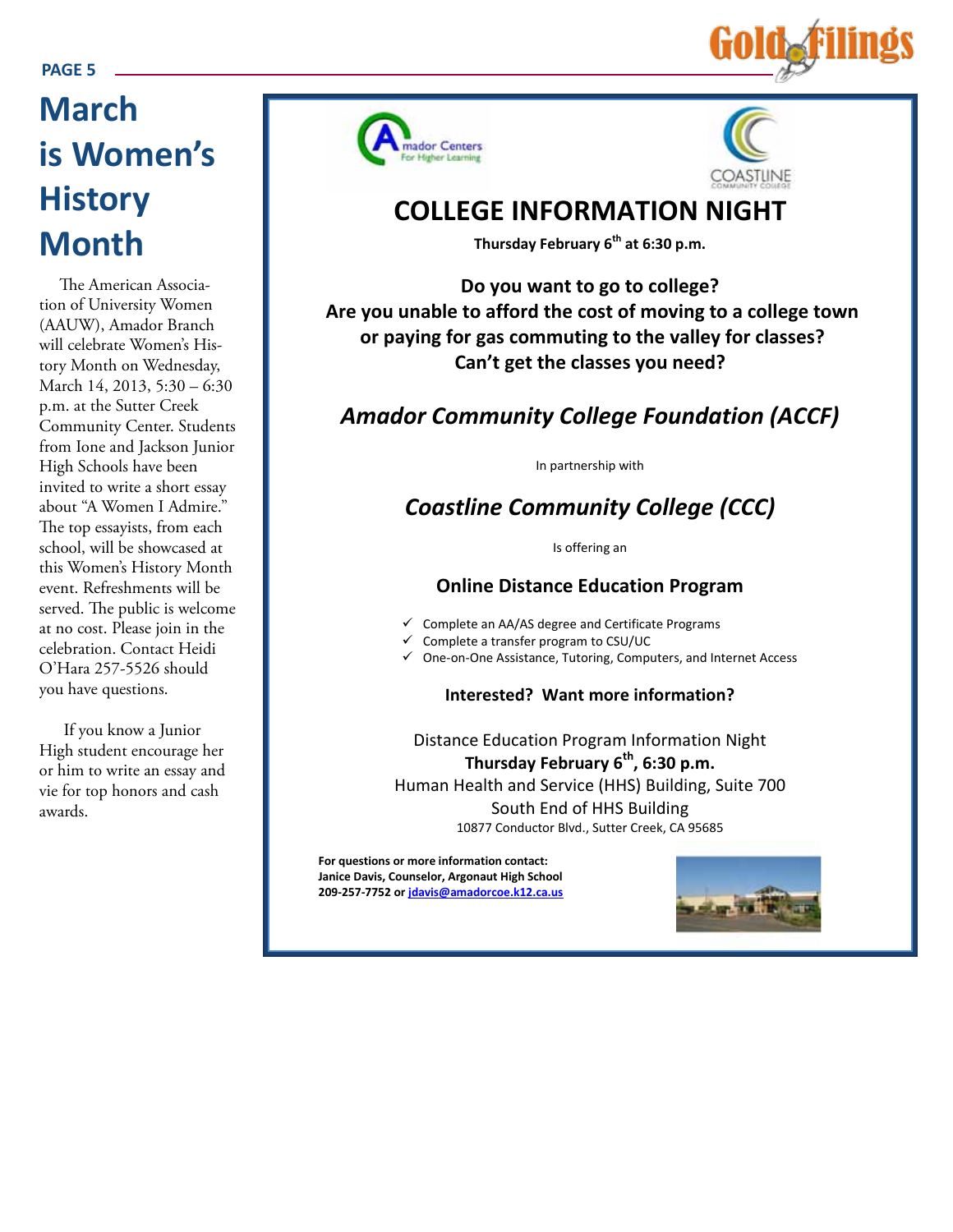# Goldaf

## **Equal Pay Day – April 8, 2014**

**Wage gap stuck at 23 cents (still!)** 

One of AAUW's highest priorities is narrowing the pay gap for women.

#### *Your action is needed to move the needle.*

Tuesday, April 8, 2014, is EQUAL PAY DAY. More than 50 years after the passage of the Equal Pay Act, women, especially minority women, continue to suffer the consequences of unequal pay. On September 17, the U.S. Census Bureau released new data on the gender wage gap – but there's nothing "new" about it. In 2012, women still earned just 77 cents, on average, for every dollar earned by their male counterparts. That number hasn't budged in the last

decade, and it's about time our nation's leaders did something about it.

Through the advocacy of our members and supporters nationally, we are working to pass the Paycheck Fairness Act; we are sponsoring the training of more women for careers in science, technology, engineering and math and calling on business to offer parents the workplace practices they need to succeed at their jobs and care for their families.

AAUW Amador asks its members to support equal pay by writing a letter to the editor of a newspaper or to government representatives, using the suggested resources below.

How to Write a Letter to the Editor: http://www.aauw. org/resource/how-to-write-aletter-to-the-editor/

Equal pay facts you can use in your letters to the editor:

- Gender Pay Gap by State and Congressional District: *http:// www.aauw.org/resource/ gender-pay-gap-bystate-and-congressionaldistrict/*;
- AAUW Quick Facts on the Gender Pay Gap: *http://www.aauw.org/ resource/quick-facts-onthe-gender-pay-gap/*;
- AAUW Position Paper on Pay Equity: *http:// www.aauw.org/resource/ aauws-position-on-payequity/*; The Simple Truth about the Gen-

der Pay Gap (AAUW research, Fall 2013): *http://www.aauw.org/ research/the-simpletruth-about-the-genderpay-gap/*

Social Media is also a great way to spread the message about fair pay. Use the branch social media page and/or ask members to post a Pay Equity message (available to copy at AAUW Facebook) or refer friends to an AAUW message. Use Twitter, especially on April 8.

Contact information: Gloria Leonard, AAUW CA Public Policy Committee, *publicpolicy@aauw-ca.org* 

## **Home Tour Opportunity Quilt 2014**

**The Home Tour quilt is complete and is ready to go on tour! It is a beautiful quilt and you won't want to miss the chance to put your name in the basket.** he Home Tour quilt is complete and is ready to go on tour! It is a beautiful quilt and you won't want to miss Tickets are available from Sue Harrington Please both purchase and sell tickets; the cost is \$1 each or 6 for \$5. Consider taking a packet of tickets to sell to family, friends and members of organizations to which you belong; packets of 30 (\$25) and 60 (\$50) are available.

Please remember that all the money from quilt ticket sales goes directly into the scholarship fund.

without the quilt because photos are in the packets.

If you belong to an organization and would like to borrow the quilt to sell tickets please let Sue Harrington know and she will put you on the touring schedule. Remember you can sell tickets



The drawing for the winning ticket will be held at the Home Tour Tea at 3:30 p.m. The winner need not be present to win.

The queen-size quilt (approximately 84"x 84") is created from Jinny Beyer's Around the World quilt pattern. It is a medallion-style quilt design with a center Mariner's Compass. Many of the fabrics used are from Jinny Beyer's collection. The dark background sets the stage for a gradation of colors from light turquoise to dark purple creating a stunning quilt.

The quilt was constructed by Barbara Gar-

cia, Sarah Hart and Sue Harrington. The quilting was donated by Jackie Reeves.

If you are a quilter and are interested in assisting with the next quilt, please contact Sue Harrington (*susanlh@volcano.net*).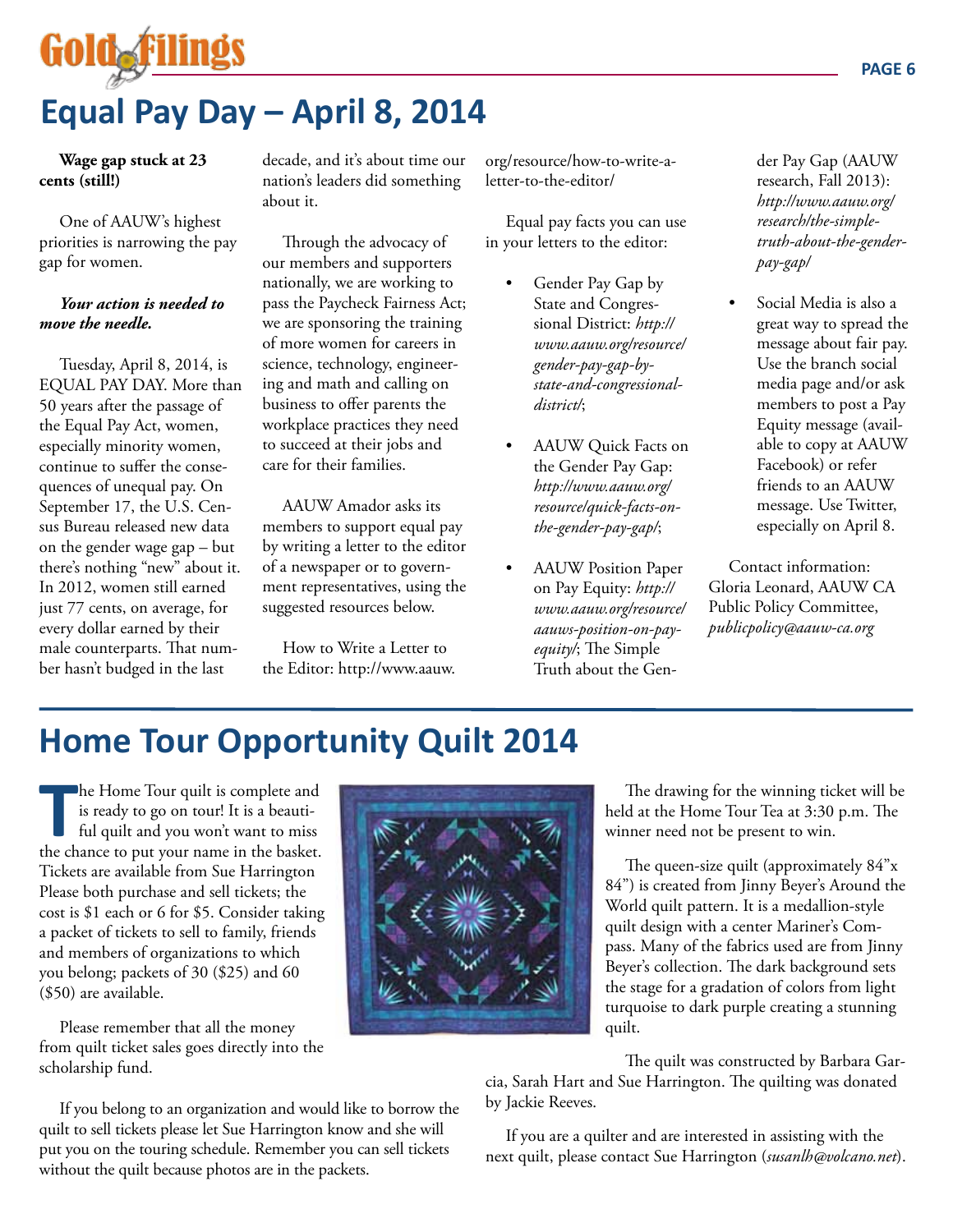

# Amador Community College Foundation Presents 26th Annual



# Dandelion Days 5K Race

Benefits Jackson Jr. High Science, Amador High Cross Country Team, & Amador Centers for Higher Learning

## March 15, 2014

## Race Starts at 8:00 AM Sharp — Rain or Shine

*Preregister online by March 7th to receive a race shirt and to take advantage of special rates. Cost 17 and under \$20 and 18 and over \$25. Group rate for groups of 4 is \$60 and each additional participant in the group is \$15.* 

# www.bunsentobeaker.com

*Late registration is on the day of the race at Scout Hut in Detert Park at 7:00 AM with \$30 cost for every age and no group rates. Race shirts for late registration are not guaranteed as quantities have to be pre-ordered. Thanks for your understanding.*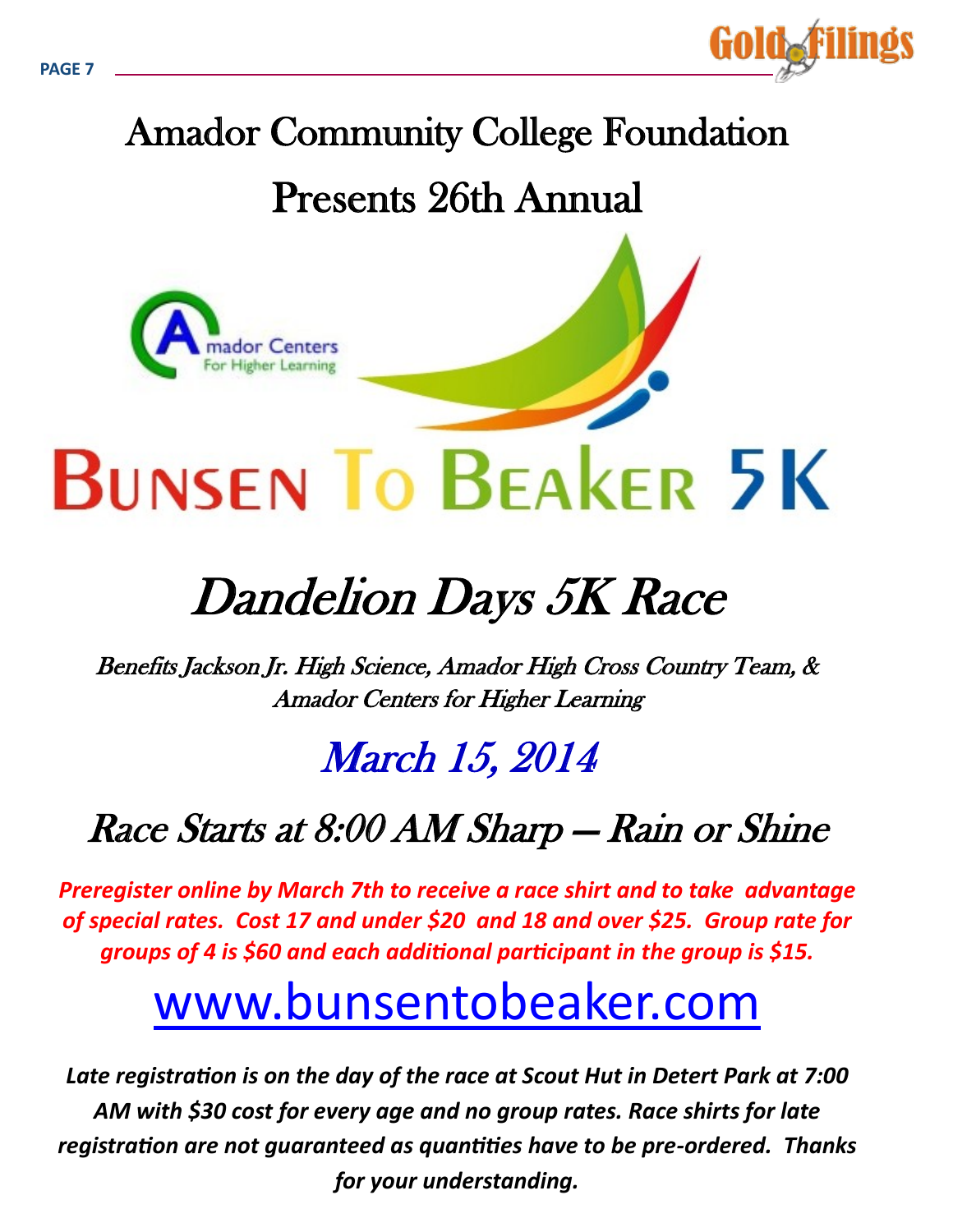# GOIOAF **Special Interest Groups**

## **Afternoon Book Group**

Iris Aparicio, Chair *joeiris@volcano.net*

Join us for a thoughtful and

friendly book discussion the 2nd Monday of each month at 2 p.m. We meet at members' homes to discuss a book chosen from our yearly list compiled in September. Our list is a mix of fiction and nonfiction. New members are welcome.

The Afternoon Book Group is reading *The Tender Bar* by J.R. Moehringer for February. We will meet at the home of Margie Guletz on Monday, February 10 at 2 p.m. Call Margie for further information.

## **Art in Action**

Charlene Unger, Chair *cux2@volcano.net*

We are a group whose members enjoy drawing and painting at each other's homes or various outdoor locations such as PiPi Valley, Bear River and Tabeau

Lake. We share information about art workshops and gallery exhibits. Art in Action group members are responsible for the Art Show at the Home Tour. Beginners are welcome. Lunch is always part of the day. Meetings are every 2nd & 4th Tuesday. Contact Charlene for information about the next meeting.

## **Book Lovers & Page Turners**

Michele Powell, Chair *powell.michele288@gmail.com* We meet at 2 p.m. on the fourth Monday of each month (except December) at

members' homes. We have great discus-

sions about the books and how their themes and characters relate to our own lives and worlds. New members are welcome.

On February 24 we'll be discussing *The Woman Behind the New Deal: The Life and Legacy of Frances Perkins.* We are meeting at the home of Bernice Honeychurch; please call her if you'd like to attend.

## **Cork & Fork**

Bonnie Krupp, Chair *bonniekrupp@yahoo.com*

This group meets every other month with significant others to enjoy wine tasting and appetizers. Member's homes are the usual meeting place, but we sometimes

gather at a winery tasting room or other appropriate venue. Cork & Fork meets the 2nd Sunday except in May when we meet on the 3rd Sunday because of Mother's Day. The next meeting is March 9 with details in the March issue of Gold Filings. Call or email Bonnie if you'd like other information.

## **Garden Groupies**

Nancy Schuster, Chair *nancys@volcano.net*

Garden Groupies love plants and the beauty they add to our lives! No digging, raking or pruning is required - just join us in visiting some very interesting places.

On February 19th the Garden Group will return to one of our favorite destinations, the High Hand Nursery in Loomis. In addition to all the beautiful plants, flowers, shrubs, etc. the Nursery is home to the Conservatory, a fabulous restaurant! Reservations are a must, so please let me know if you can join us. We meet at 10 a.m. in the parking lot next to the Post Office in Sutter Creek. Contact me at *nancys@volcano.net* or call to reserve.

## **Libations & Conversations**

AAUW members, friends and interested persons are invited to join us for lively conversation over no-host drinks on Wednesday, February 19, 5:30 - 6:30 p.m. at the National Hotel Bar (downstairs) in Jackson. Our topic of conversation will be "Building the Pipeline of Women Can-

didates". Just drop in - no need to RSVP - maybe you'll be the lucky one to win the door prize! If you need more information contact *staggs@volcano.net*

L&C Committee: Lani Chapman, Bonnie Krupp, Suzanne Nicholson, Susan Staggs

*(continued on next page)*